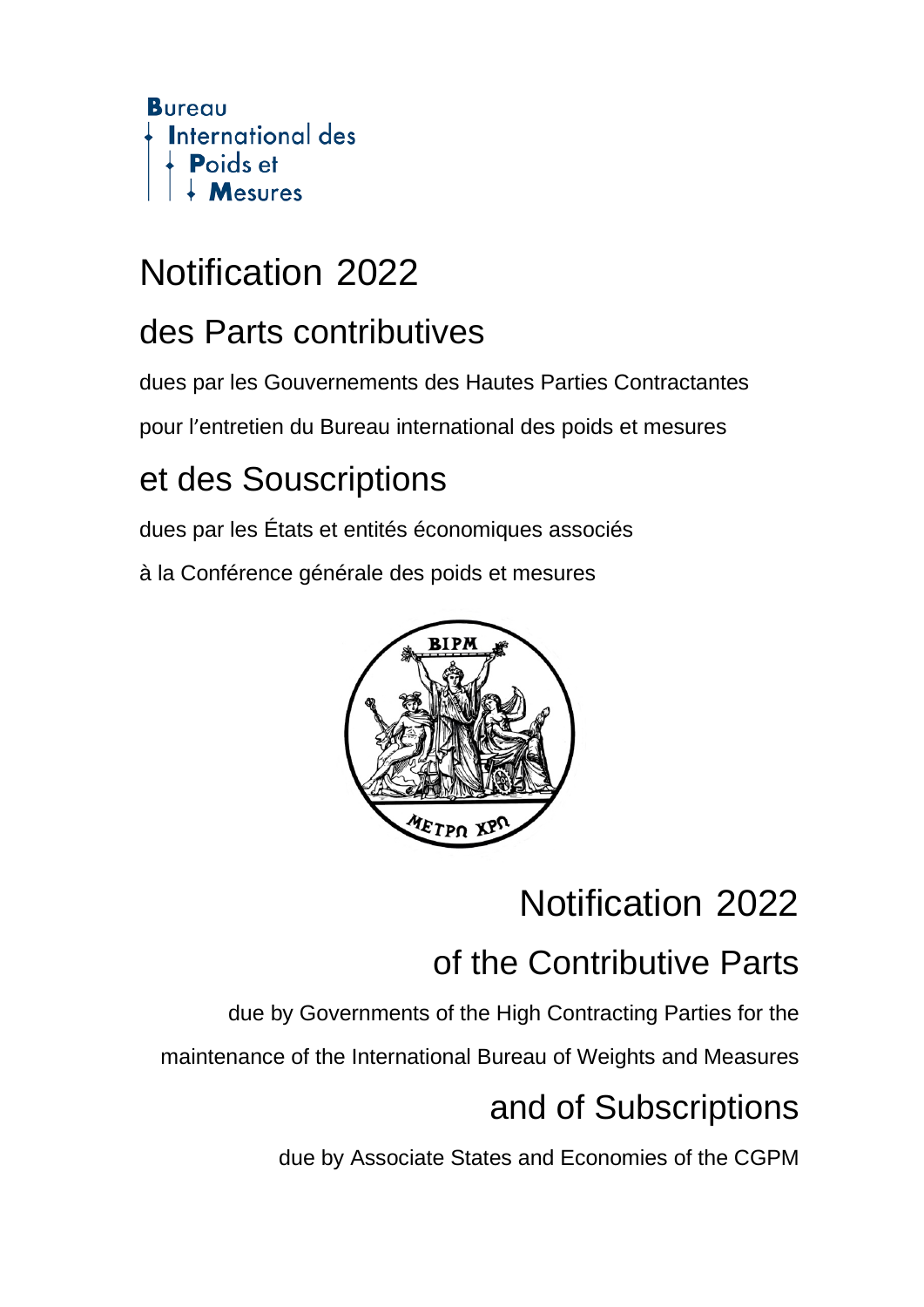#### **Dotation du BIPM**

Lors de sa 26<sup>e</sup> réunion (novembre 2018), la Conférence générale des poids et mesures (CGPM) a adopté la Résolution 4 sur la dotation annuelle du Bureau international des poids et mesures (BIPM) pour les années 2020 à 2023, qui s'établit comme suit :

| 2020: | 12 356 526 euros  |
|-------|-------------------|
| 2021: | 12 480 091 euros  |
| 2022: | 12 604 892 euros  |
| 2023: | 12 730 941 euros. |

#### **Contributions des États Membres en 2022**

La répartition de la dotation pour l'exercice 2022 est fondée sur le barème des quotes-parts pour la répartition des dépenses adopté par l'Assemblée générale de l'Organisation des Nations Unies (ONU) en décembre 2018 pour les années 2019 à 2021, barème en vigueur lors de l'établissement du tableau des parts contributives pour 2022. Le barème des quotes-parts applicable à partir de 2022 devant être adopté en décembre 2021 par l'Assemblée générale de l'ONU, et publié début 2022, la rectification correspondante des parts contributives pour l'année 2022 sera prise en compte dans la notification des parts contributives pour l'année 2023.

Les États Membres marqués d'un astérisque dans le tableau de répartition de la dotation sont au maximum ou au minimum de la contribution. Sauf pour ces États, le pourcentage de répartition s'obtient en multipliant la quote-part ONU par 1,227.

#### **Souscriptions des États et entités économiques associés à la CGPM in 2022**

Par sa Résolution 4 adoptée lors de sa 24<sup>e</sup> réunion (2011), la CGPM a porté la souscription minimale pour les États Associés à 0,1 % de la dotation annuelle du BIPM.

Certains États Associés sont soumis à une augmentation progressive de leur souscription conformément à la Résolution 4 adoptée par la CGPM à sa 24e réunion (2011).

Pour plus d'informations, merci de consulter les « Notes explicatives » sur le calcul des contributions des États Membres et des souscriptions des Associés disponibles sur le site internet du BIPM à l'adresse suivante :

<https://www.bipm.org/fr/publications/notification>

**T. Usuda**

Tsukuba, Japon Secrétaire du CIPM **W. Louw**

Pretoria, Afrique du Sud Président du CIPM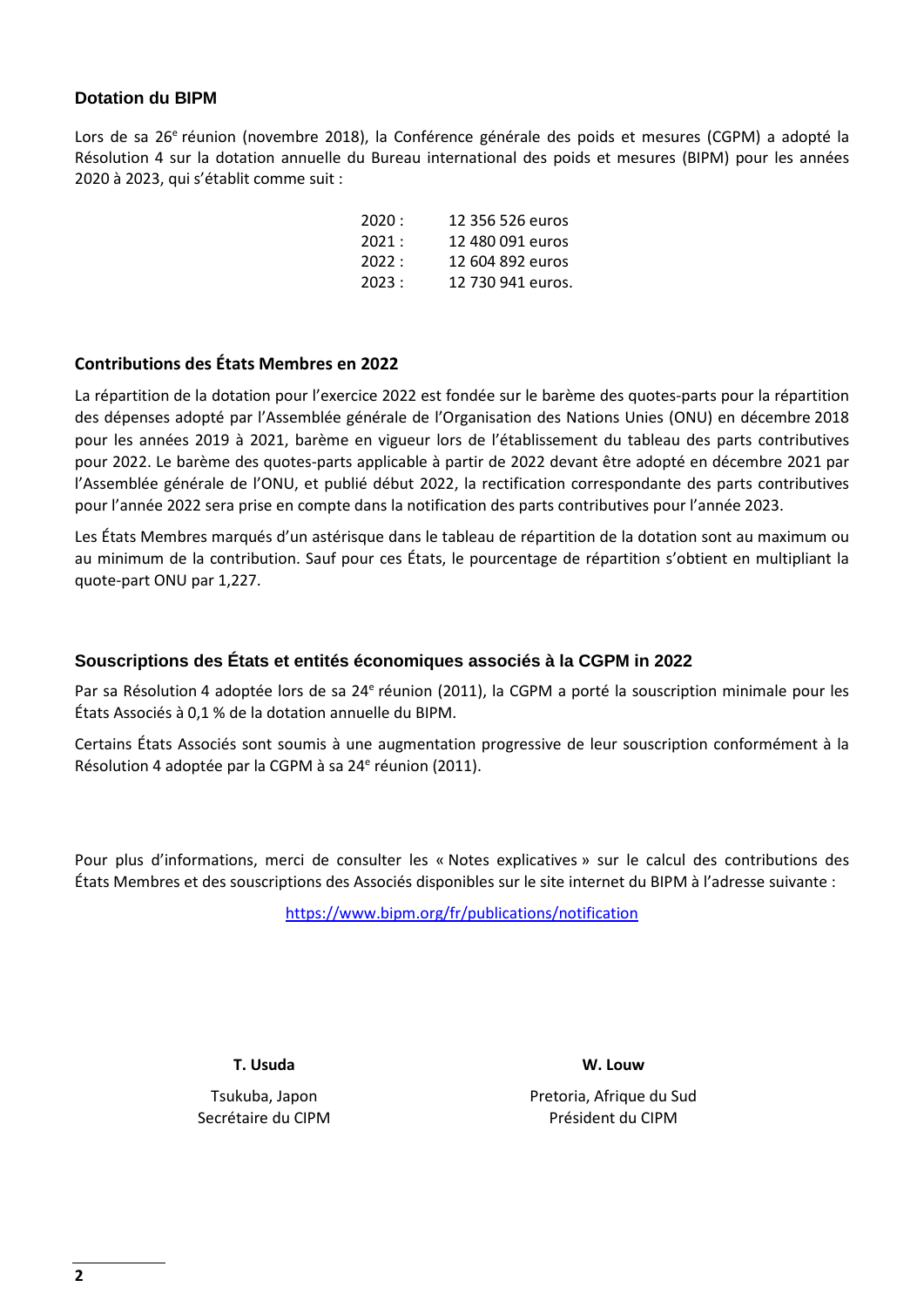#### **Dotation of the BIPM**

At its 26th meeting (November 2018), the General Conference on Weights and Measures (CGPM) adopted Resolution 4 on the annual dotation of the International Bureau of Weights and Measures (BIPM) for the years 2020 to 2023, which sets it as follows:

| 2020: | 12 356 526 euros  |
|-------|-------------------|
| 2021: | 12 480 091 euros  |
| 2022: | 12.604.892 euros  |
| 2023: | 12 730 941 euros. |

#### **Contributions from Member States in 2022**

The repartition of the dotation for 2022 is based on the United Nations' Scale of Assessments for the apportionment of expenses as adopted by the UN General Assembly in December 2018 for the years 2019 to 2021, i.e. the scale in force when calculating the table of the contributive parts for 2022. As the scale of assessments applicable for 2022 onwards will be adopted in December 2021 by the United Nations General Assembly, and published in early 2022, corrections of the contributive parts of the year 2022 will be taken into account in the Notification of the contributive parts for the year 2023.

Those Member States marked with an asterisk pay the maximum or minimum contribution. Except for these States, the repartition percentage is calculated by multiplying the UN scale by 1.227.

#### **Subscriptions of Associate States and Economies of the CGPM in 2022**

In its Resolution 4 adopted at its 24th meeting (2011), the CGPM increased the minimum percentage for Associate States to 0.1 % of the annual dotation of the BIPM.

Some Associate States are subject to a progressive increase of their subscription following Resolution 4 adopted by the CGPM at its 24th meeting (2011).

For full details please refer to the "Explanatory notes" on calculating Member State contributions and Associate subscriptions on the BIPM website at:

<https://www.bipm.org/en/publications/notification>

**T. Usuda** Tsukuba, Japan

**W. Louw** Pretoria, South Africa

CIPM Secretary

CIPM President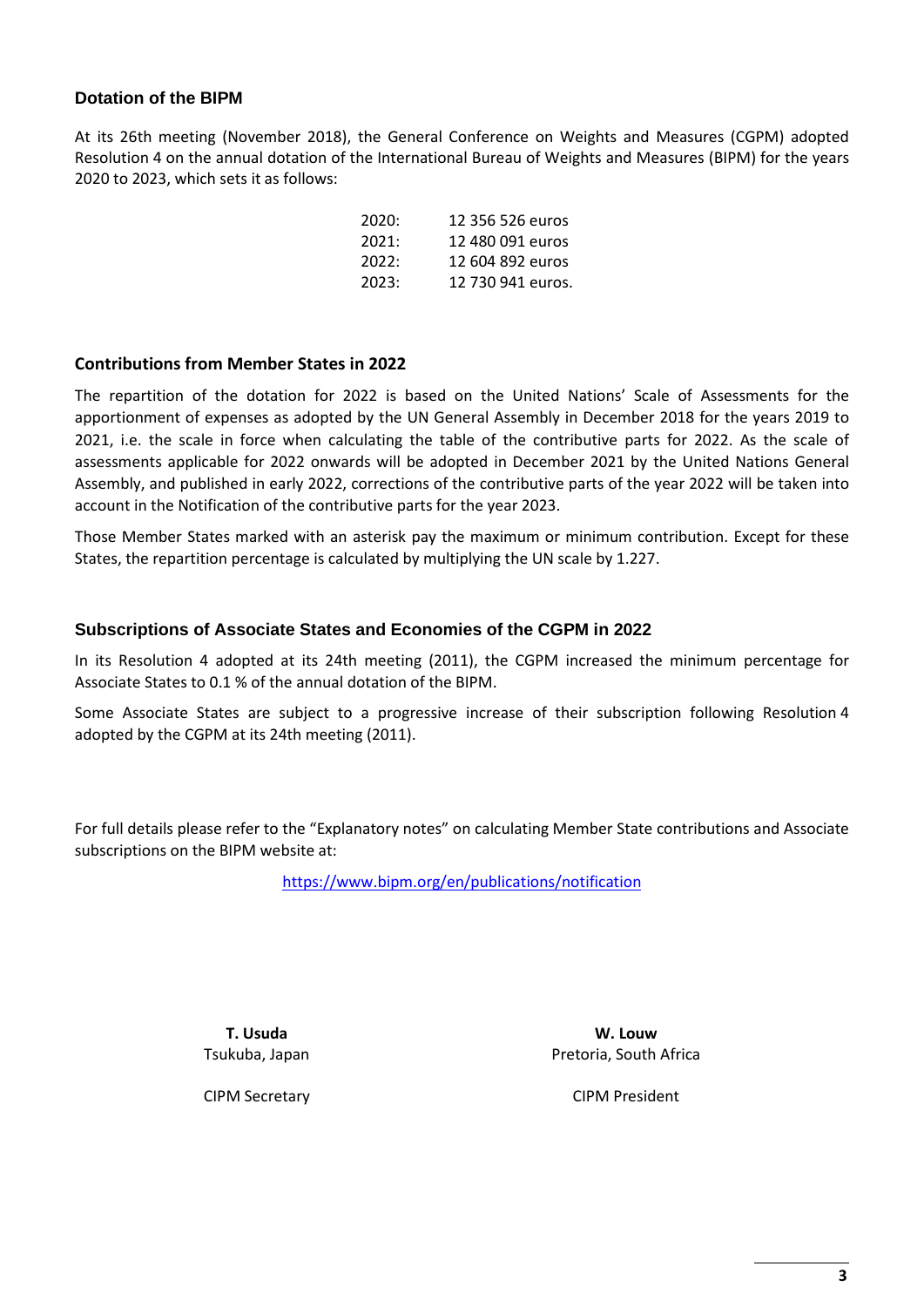# États Membres / Member States

|                                |        | Barème ONU<br>2019-2021   | Contribution pour 2022/€ |                                 |
|--------------------------------|--------|---------------------------|--------------------------|---------------------------------|
| État Membre                    |        | UN Scale for<br>2019-2021 | Contribution for 2022/€  | <b>Member State</b>             |
| Afrique du Sud                 | $\ast$ | 0,272                     | 58 361                   | South Africa                    |
| Allemagne                      |        | 6,090                     | 941 829                  | Germany                         |
| Arabie saoudite                |        | 1,172                     | 181 252                  | Saudi Arabia                    |
| Argentine                      |        | 0,915                     | 141 506                  | Argentina                       |
| Australie                      |        | 2,210                     | 341 780                  | Australia                       |
| Autriche                       |        | 0,677                     | 104 699                  | Austria                         |
| Belgique                       |        | 0,821                     | 126 969                  | Belgium                         |
| Brésil                         |        | 2,948                     | 455 913                  | Brazil                          |
| <b>Bulgarie</b>                | $\ast$ | 0,046                     | 58 361                   | <b>Bulgaria</b>                 |
| Canada                         |        | 2,734                     | 422 818                  | Canada                          |
| Chili                          |        | 0,407                     | 62 943                   | Chile                           |
| Chine                          | *      | 12,005                    | 1 166 457                | China                           |
| Colombie                       | *      | 0,288                     | 58 361                   | Colombia                        |
| Croatie                        | *      | 0,077                     | 58 361                   | Croatia                         |
| Danemark                       |        | 0,554                     | 85 677                   | Denmark                         |
| Égypte                         | $\ast$ | 0,186                     | 58 361                   | Egypt                           |
| Émirats arabes unis            |        | 0,616                     | 95 26 6                  | <b>United Arab Emirates</b>     |
| Espagne                        |        | 2,146                     | 331 883                  | Spain                           |
| États-Unis d'Amérique          | $\ast$ | 22,000                    | 1 166 457                | <b>United States of America</b> |
| Fédération de Russie           |        | 2,405                     | 371938                   | <b>Russian Federation</b>       |
| Finlande                       |        | 0,421                     | 65 108                   | Finland                         |
| France                         |        | 4,427                     | 684 643                  | France                          |
| Grèce                          | *      | 0,366                     | 58 361                   | Greece                          |
| Hongrie                        | *      | 0,206                     | 58 361                   | Hungary                         |
| Inde                           |        | 0,834                     | 128 980                  | India                           |
| Indonésie                      |        | 0,543                     | 83 976                   | Indonesia                       |
| Irak                           | $\ast$ | 0,129                     | 58 361                   | Iraq                            |
| Iran (République islamique d') |        | 0,398                     | 61 551                   | Iran (Islamic Republic of)      |
| Irlande                        | $\ast$ | 0,371                     | 58 361                   | Ireland                         |
| Israël                         |        | 0,490                     | 75 779                   | Israel                          |
| Italie                         |        | 3,307                     | 511 433                  | Italy                           |
| Japon                          | *      | 8,564                     | 1 166 457                | Japan                           |
| Kazakhstan                     | *      | 0,178                     | 58 361                   | Kazakhstan                      |
| Kenya                          | *      | 0,024                     | 58 361                   | Kenya                           |
| Lituanie                       | $\ast$ | 0,071                     | 58 361                   | Lithuania                       |
| Malaisie                       | *      | 0,341                     | 58 361                   | Malaysia                        |
| Mexique                        |        | 1,292                     | 199 810                  | Mexico                          |
| Monténégro                     | *      | 0,004                     | 58 361                   | Montenegro                      |
| Norvège                        |        | 0,754                     | 116 607                  | Norway                          |
| Nouvelle-Zélande               |        | 0,291                     | 58 361                   | New Zealand                     |
| Pakistan                       | *      | 0,115                     | 58 361                   | Pakistan                        |
| Pays-Bas                       |        | 1,356                     | 209 708                  | Netherlands                     |
| Pologne                        |        | 0,802                     | 124 031                  | Poland                          |
| Portugal                       | $\ast$ | 0,350                     | 58 361                   | Portugal                        |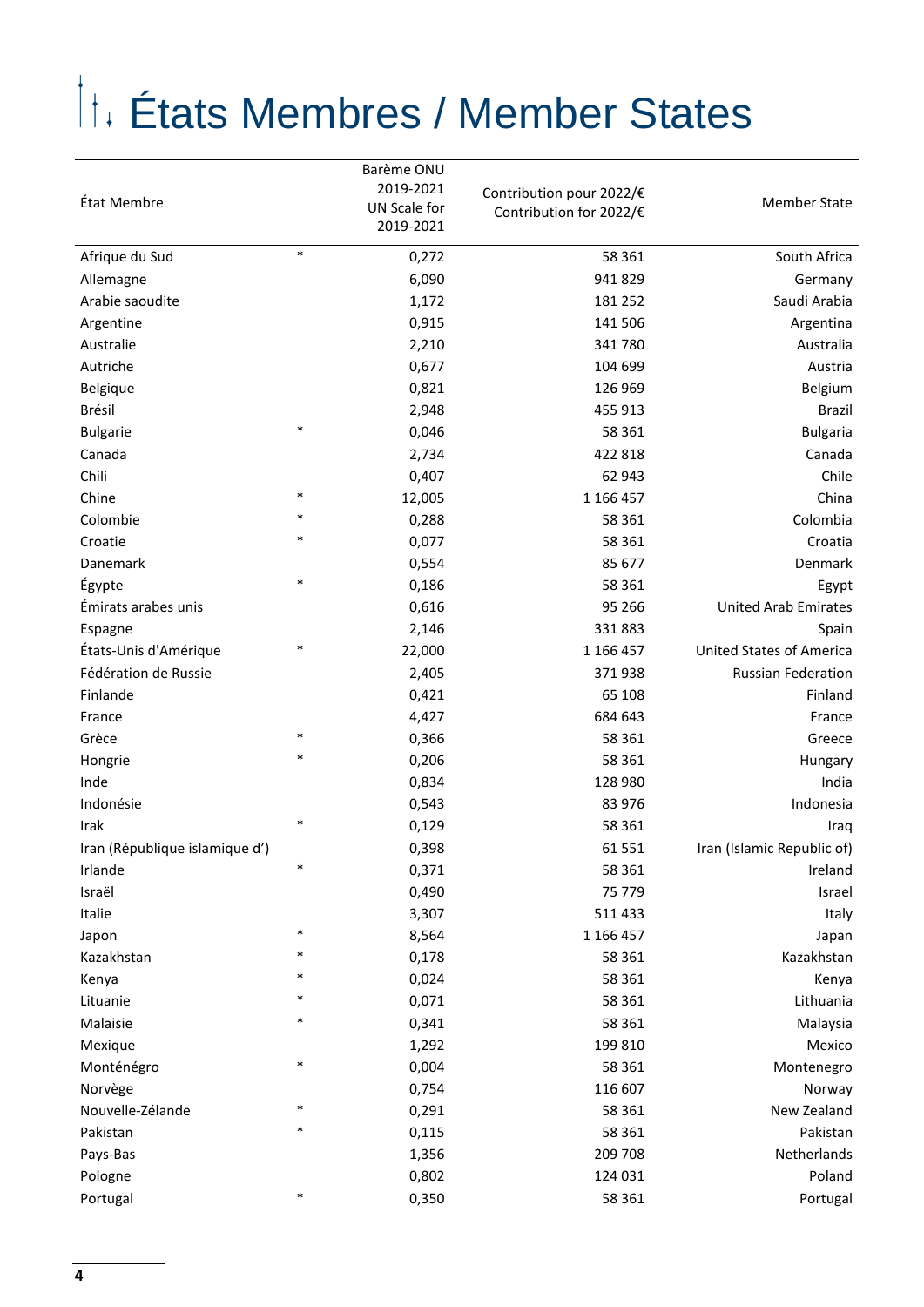| République de Corée |        | 2,267  | 350 596    | Republic of Korea |
|---------------------|--------|--------|------------|-------------------|
| Roumanie            | $\ast$ | 0,198  | 58 361     | Romania           |
| Royaume-Uni         |        | 4,567  | 706 295    | United Kingdom    |
| Serbie              | $\ast$ | 0,028  | 58 361     | Serbia            |
| Singapour           |        | 0,485  | 75 006     | Singapore         |
| Slovaquie           | $\ast$ | 0,153  | 58 361     | Slovakia          |
| Slovénie            | $\ast$ | 0,076  | 58 361     | Slovenia          |
| Suède               |        | 0,906  | 140 115    | Sweden            |
| Suisse              |        | 1,151  | 178 004    | Switzerland       |
| Tchéquie            | $\ast$ | 0,311  | 58 361     | Czechia           |
| Thaïlande           | $\ast$ | 0,307  | 58 361     | Thailand          |
| Tunisie             | $\ast$ | 0,025  | 58 361     | Tunisia           |
| Turquie             |        | 1,371  | 212 028    | Turkey            |
| Ukraine             | $\ast$ | 0,057  | 58 361     | Ukraine           |
| Uruguay             | $\ast$ | 0,087  | 58 361     | Uruguay           |
| Sous-total          |        | 96,192 | 12 604 892 | Subtotal          |

#### **États ayant adhéré après la 26e réunion de la CGPM (2018)**

#### **States having acceded after the 26th meeting of the CGPM (2018)**

| Bélarus    | $\ast$ | 0,049 | 58 361  | <b>Belarus</b> |
|------------|--------|-------|---------|----------------|
| Équateur   | $\ast$ | 0,080 | 58 361  | Ecuador        |
| Estonie    | *      | 0,039 | 58 361  | Estonia        |
| Maroc      | *      | 0,055 | 58 361  | Morocco        |
|            |        |       |         |                |
| Sous-total |        |       | 233 444 | Subtotal       |

| Total | 12 838 336<br>. | Total |
|-------|-----------------|-------|
|       |                 |       |

\*. État Membre au maximum ou au minimum de la contribution / Member State paying the maximum or minimum contribution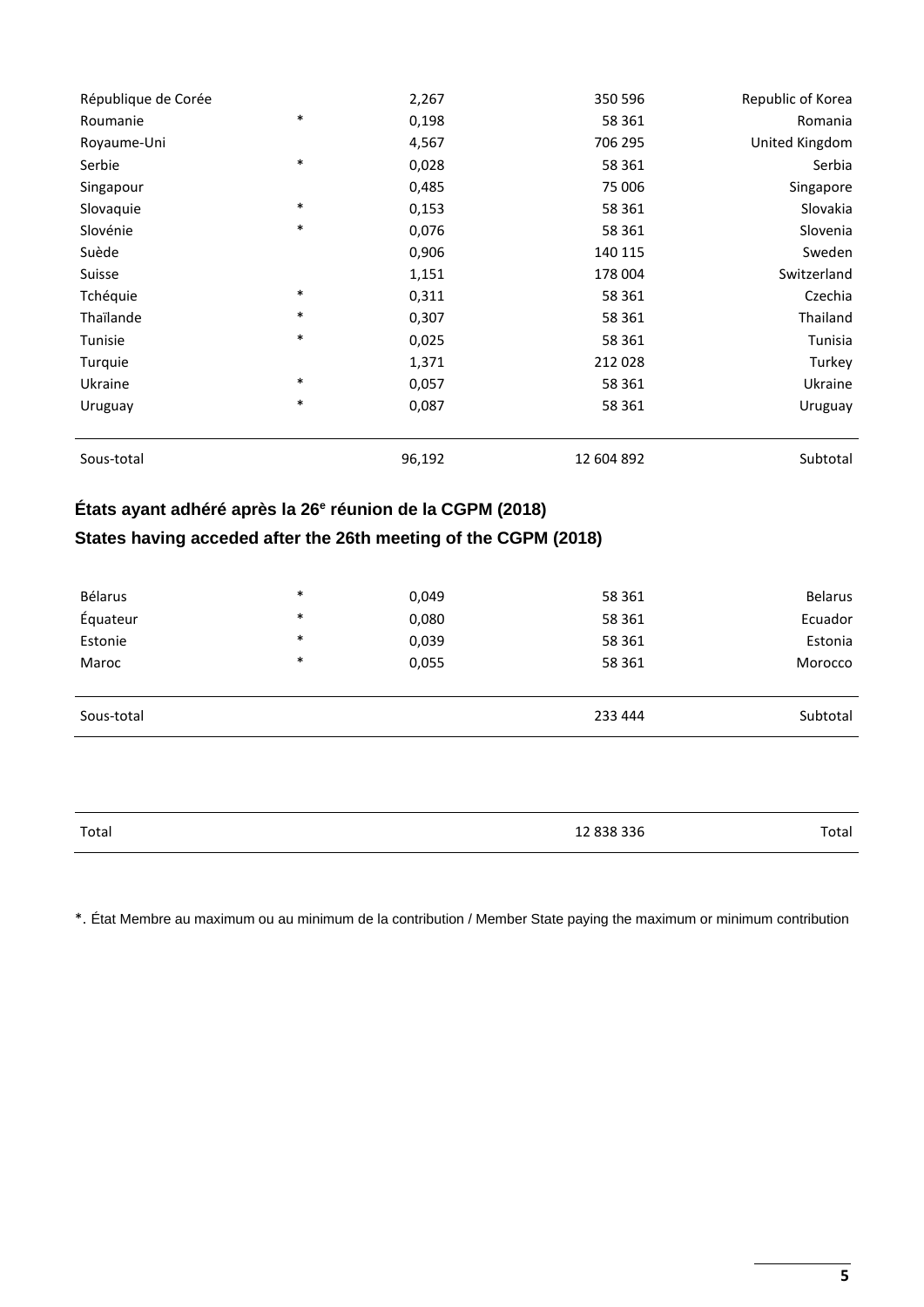## États Associés / Associate States

| État Associé                    |   | Barème ONU<br>2019-2021<br>UN Scale for<br>2019-2021 | Souscription pour 2022/€<br>Subscription for 2022/€ | Associate State                  |
|---------------------------------|---|------------------------------------------------------|-----------------------------------------------------|----------------------------------|
| Albanie                         |   | 0,008                                                | 12 605                                              | Albania                          |
| Azerbaïdjan                     | # | 0,049                                                | 20 5 89                                             | Azerbaijan                       |
| Bangladesh                      |   | 0,010                                                | 12 605                                              | Bangladesh                       |
| Bolivie (État plurinational de) |   | 0,016                                                | 12 605                                              | Bolivia (Plurinational State of) |
| Bosnie-Herzégovine              |   | 0,012                                                | 12 605                                              | Bosnia and Herzegovina           |
| Botswana                        |   | 0,014                                                | 12 605                                              | <b>Botswana</b>                  |
| Cambodge                        |   | 0,006                                                | 12 605                                              | Cambodia                         |
| Costa Rica                      | # | 0,062                                                | 52 525                                              | Costa Rica                       |
| Cuba                            | # | 0,080                                                | 52 525                                              | Cuba                             |
| Éthiopie                        |   | 0,010                                                | 12 605                                              | Ethiopia                         |
| Géorgie                         |   | 0,008                                                | 12 605                                              | Georgia                          |
| Ghana                           |   | 0,015                                                | 12 605                                              | Ghana                            |
| Jamaïque                        |   | 0,008                                                | 12 605                                              | Jamaica                          |
| Koweït                          |   | 0,252                                                | 38 972                                              | Kuwait                           |
| Lettonie                        | # | 0,047                                                | 52 525                                              | Latvia                           |
| Luxembourg                      |   | 0,067                                                | 12 605                                              | Luxembourg                       |
| Macédoine du Nord               |   | 0,007                                                | 12 605                                              | North Macedonia                  |
| Malte                           |   | 0,017                                                | 12 605                                              | Malta                            |
| Maurice                         |   | 0,011                                                | 12 605                                              | Mauritius                        |
| Mongolie                        |   | 0,005                                                | 12 605                                              | Mongolia                         |
| Namibie                         |   | 0,009                                                | 12 605                                              | Namibia                          |
| Oman                            |   | 0,115                                                | 17785                                               | Oman                             |
| Ouzbékistan                     |   | 0,032                                                | 12 605                                              | Uzbekistan                       |
| Panama                          | # | 0,045                                                | 52 525                                              | Panama                           |
| Paraguay                        |   | 0,016                                                | 12 605                                              | Paraguay                         |
| Pérou                           | # | 0,152                                                | 52 525                                              | Peru                             |
| Philippines                     | # | 0,205                                                | 52 525                                              | Philippines                      |
| Qatar                           |   | 0,282                                                | 43 612                                              | Qatar                            |
| République arabe syrienne       |   | 0,011                                                | 12 605                                              | Syrian Arab Republic             |
| République de Moldova           |   | 0,003                                                | 12 605                                              | Republic of Moldova              |
| Seychelles                      |   | 0,002                                                | 12 605                                              | Seychelles                       |
| Soudan                          |   | 0,010                                                | 12 605                                              | Sudan                            |
| Sri Lanka                       |   | 0,044                                                | 12 605                                              | Sri Lanka                        |
| Tanzanie (République-Unie de)   |   | 0,010                                                | 12 605                                              | Tanzania (United Republic of)    |
| Viet Nam                        | # | 0,077                                                | 52 525                                              | Viet Nam                         |
| Zambie                          |   | 0,009                                                | 12 605                                              | Zambia                           |
| Total États Associés            |   | 1,726                                                | 803 758                                             | <b>Total Associate States</b>    |

#. Souscription augmentée progressivement conformément à la Résolution 4 adoptée par la CGPM à sa 24<sup>e</sup> réunion (2011) / Progressive increase of the subscription following Resolution 4 adopted by the CGPM at its 24th meeting (2011)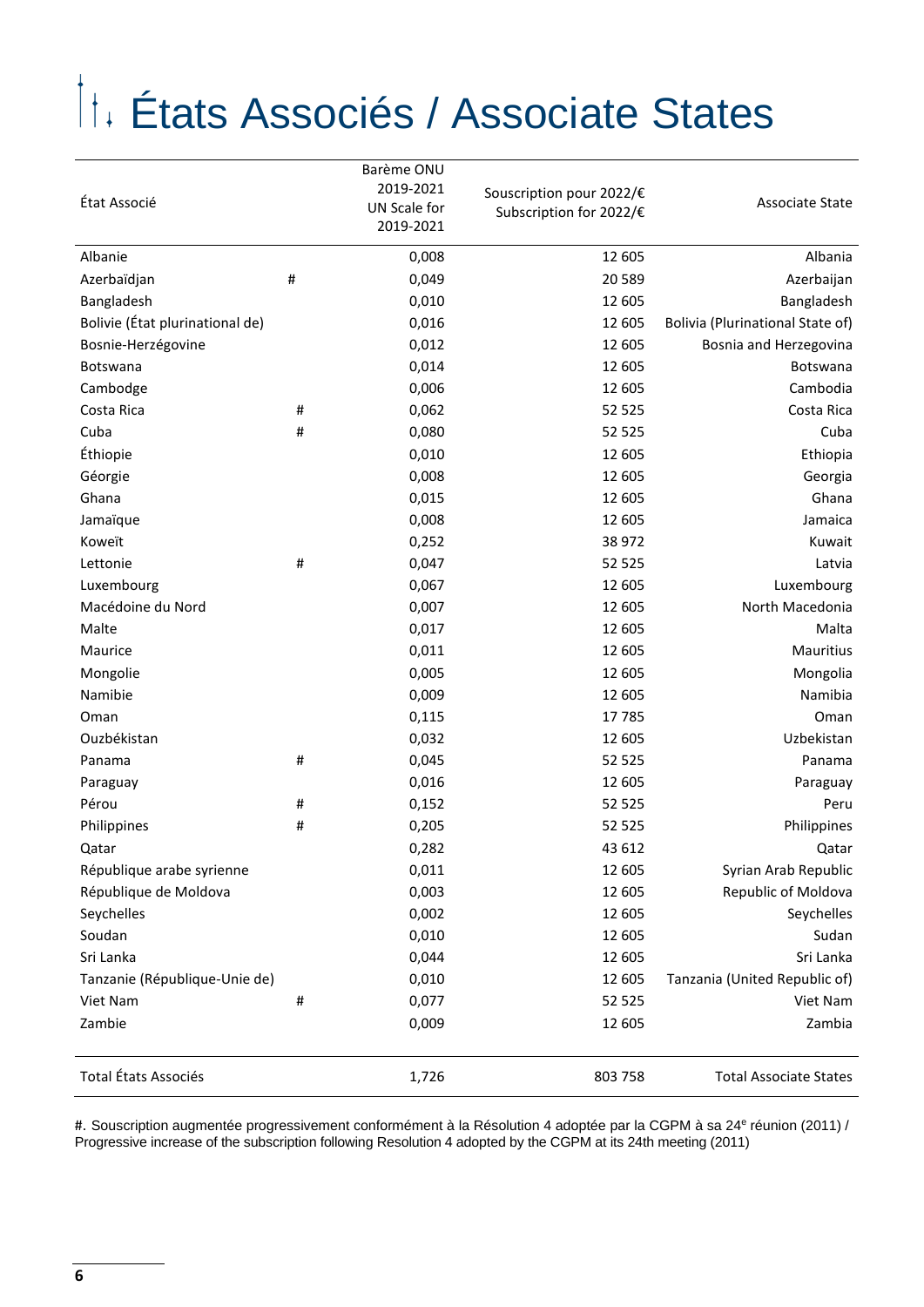## Entités économiques associées / Associate Economies

| Entité économique associée          |        | Barème ONU<br>2019-2021<br>UN Scale for<br>2019-2021 | Souscription pour 2022/€<br>Subscription for 2022/€ | Associate Economy                |
|-------------------------------------|--------|------------------------------------------------------|-----------------------------------------------------|----------------------------------|
| <b>CARICOM</b>                      | $\ast$ | 0,062                                                | 9588                                                | CARICOM                          |
| Hong Kong, Chine                    | $***$  | 0,326                                                | 50 416                                              | Hong Kong, China                 |
| Taipei chinois                      | $***$  | 0,530                                                | 81 965                                              | Chinese Taipei                   |
|                                     |        |                                                      |                                                     |                                  |
| Total Entités économiques associées |        |                                                      | 141 969                                             | <b>Total Associate Economies</b> |
|                                     |        |                                                      |                                                     |                                  |
|                                     |        |                                                      |                                                     |                                  |
| <b>Total Associés</b>               |        |                                                      | 945 727                                             | <b>Total Associates</b>          |

\*. Somme des coefficients ONU des onze États participants / Sum of UN coefficients of the 11 participating CARICOM States \*\*. Calcul effectué à partir des données du PIB / Calculated from GDP data